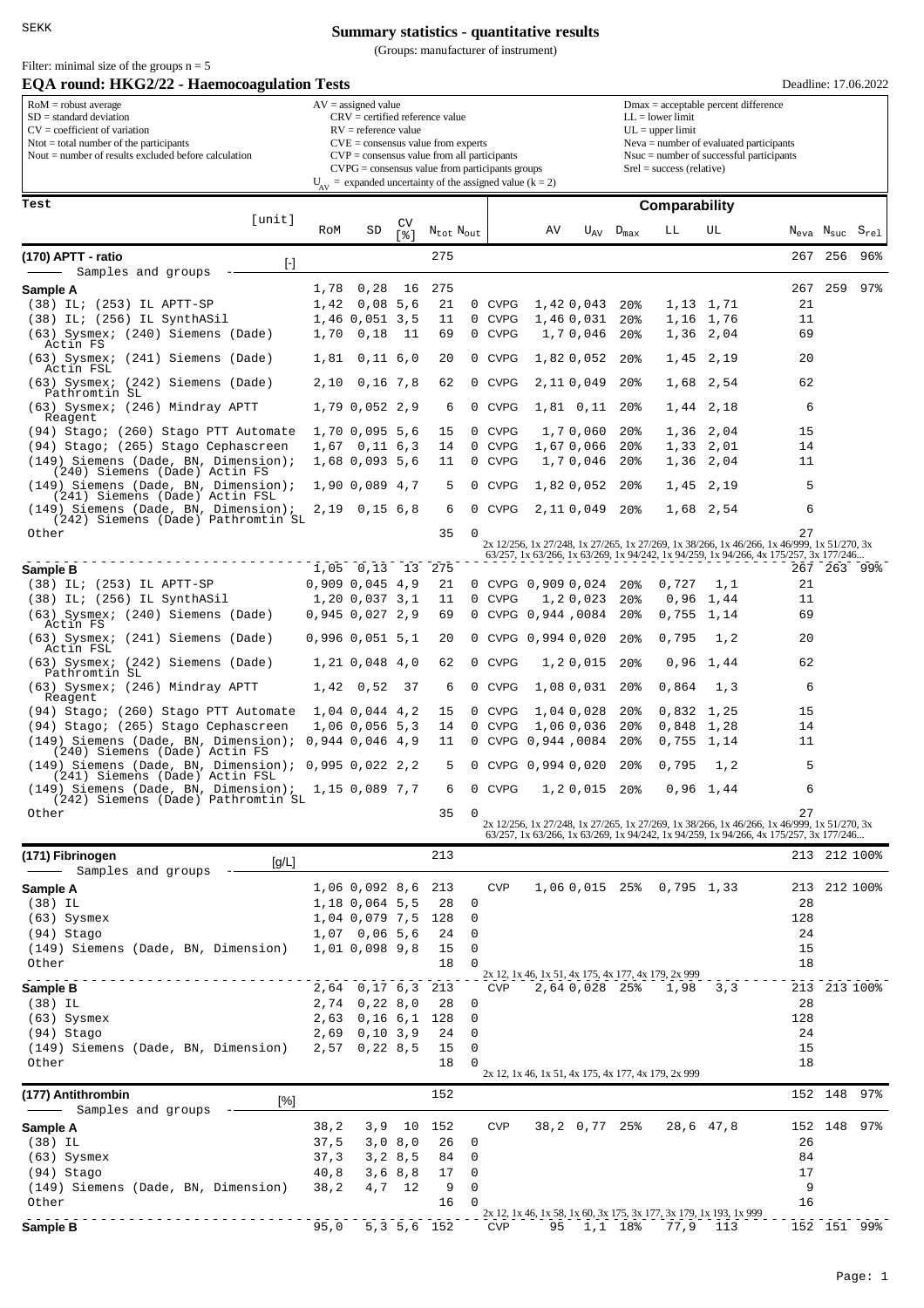## **Summary statistics - quantitative results**

(Groups: manufacturer of instrument)

| Filter: minimal size of the groups $n = 5$ |  |
|--------------------------------------------|--|
|--------------------------------------------|--|

| EOA round: HKG2/22 - Haemocoagulation Tests                                                                 | Deadline: 17.06.2022 |                                         |                          |                                   |                   |                          |                                                                            |            |                                    |               |                                      |                                                                                                                                                                                 |                                                    |              |
|-------------------------------------------------------------------------------------------------------------|----------------------|-----------------------------------------|--------------------------|-----------------------------------|-------------------|--------------------------|----------------------------------------------------------------------------|------------|------------------------------------|---------------|--------------------------------------|---------------------------------------------------------------------------------------------------------------------------------------------------------------------------------|----------------------------------------------------|--------------|
| Test<br>[unit]                                                                                              |                      |                                         |                          |                                   |                   |                          |                                                                            |            |                                    | Comparability |                                      |                                                                                                                                                                                 |                                                    |              |
|                                                                                                             | RoM                  | SD                                      | CV<br>531                | N <sub>tot</sub> N <sub>out</sub> |                   |                          | AV                                                                         |            | $U_{AV}$ $D_{max}$                 | LL            | UL                                   |                                                                                                                                                                                 | $N_{\text{eva}}$ $N_{\text{suc}}$ $S_{\text{rel}}$ |              |
| (177) Antithrombin<br>[%]                                                                                   |                      |                                         |                          | 152                               |                   |                          |                                                                            |            |                                    |               |                                      | 152                                                                                                                                                                             | 148                                                | 97%          |
| Samples and groups<br>Sample B                                                                              | 95,0                 |                                         | 5, 3, 5, 6               | 152                               |                   | <b>CVP</b>               |                                                                            | 95 1,1 18% |                                    | 77,9          | 113                                  |                                                                                                                                                                                 |                                                    | 152 151 99%  |
| $(38)$ IL                                                                                                   | 97,0                 |                                         | 4, 1 4, 2                | 26                                | 0                 |                          |                                                                            |            |                                    |               |                                      | 26                                                                                                                                                                              |                                                    |              |
| $(63)$ Sysmex                                                                                               | 93,4<br>97,4         |                                         | 4, 2, 4, 5               | 84<br>17                          | 0<br>0            |                          |                                                                            |            |                                    |               |                                      | 84<br>17                                                                                                                                                                        |                                                    |              |
| (94) Stago<br>(149) Siemens (Dade, BN, Dimension)                                                           | 93,7                 |                                         | 6, 2, 6, 4<br>5, 1, 5, 5 | 9                                 | 0                 |                          |                                                                            |            |                                    |               |                                      | 9                                                                                                                                                                               |                                                    |              |
| Other                                                                                                       |                      |                                         |                          | 16                                | $\Omega$          |                          | 2x 12, 1x 46, 1x 58, 1x 60, 3x 175, 3x 177, 3x 179, 1x 193, 1x 999         |            |                                    |               |                                      | 16                                                                                                                                                                              |                                                    |              |
| (172) Prothrombin test (INR)                                                                                |                      |                                         |                          | 285                               |                   |                          |                                                                            |            |                                    |               |                                      |                                                                                                                                                                                 | 285 278                                            | 98%          |
| $[\cdot]$<br>Samples and groups                                                                             |                      |                                         |                          |                                   |                   |                          |                                                                            |            |                                    |               |                                      |                                                                                                                                                                                 |                                                    |              |
| Sample A<br>$(3)$ Coagulometr (trom. rabbit br.);                                                           | 1,69<br>1,98         | 0,17<br>0,12,6,0                        | 10                       | 285<br>5                          |                   | 0 CVPG                   | 1,90,062                                                                   |            | 20 <sub>8</sub>                    |               | 1,52 2,28                            | 5                                                                                                                                                                               | 285 278                                            | 98%          |
| (27) Behnk Electronic                                                                                       |                      |                                         |                          |                                   |                   |                          |                                                                            |            |                                    |               |                                      |                                                                                                                                                                                 |                                                    |              |
| (3) Coagulometr (trom. rabbit br.);<br>$(63)$ Sysmex                                                        | 1,65                 | 0,13,8,1                                |                          | 6                                 | $\mathbf{0}$      | <b>CVPG</b>              | 1,90,062                                                                   |            | 20%                                |               | 1,52 2,28                            | 6                                                                                                                                                                               |                                                    |              |
| $(3)$ Coagulometr (trom. rabbit br.);<br>(94) Stago                                                         |                      | 1,99 0,075 3,7                          |                          | 29                                |                   | 0 CVPG                   | 1,90,062                                                                   |            | 20%                                |               | 1,52 2,28                            | 29                                                                                                                                                                              |                                                    |              |
| (3) Coagulometr (trom. rabbit br.);<br>(999) another manufacturer                                           | 1,78                 | 0,18                                    | 10                       | 5                                 |                   | 0 CVPG                   | 1,90,062                                                                   |            | $20\%$                             |               | 1,52 2,28                            | 5                                                                                                                                                                               |                                                    |              |
| $(38)$ IL<br>$(63)$ Sysmex                                                                                  | 1,63                 | 1,79 0,078 4,3<br>$0,11$ 6,8            |                          | 33<br>155                         | 0<br>$\mathbf{0}$ | <b>CVP</b><br><b>CVP</b> | 1,65 0,021<br>1,65 0,021                                                   |            | 20 <sub>8</sub><br>20 <sub>8</sub> |               | 1,32 1,98<br>1,32 1,98               | 33<br>155                                                                                                                                                                       |                                                    |              |
| (149) Siemens (Dade, BN, Dimension)                                                                         | 1,63                 | 0,12,7,2                                |                          | 24                                | 0                 | <b>CVP</b>               | 1,65 0,021                                                                 |            | $20\%$                             |               | 1,32 1,98                            | 24                                                                                                                                                                              |                                                    |              |
| (179) Siemens                                                                                               | 1,62                 | 0, 12, 7, 3                             |                          | 7                                 | 0                 | <b>CVP</b>               | 1,65 0,021 20%                                                             |            |                                    |               | 1,32 1,98                            | 7                                                                                                                                                                               |                                                    |              |
| Other                                                                                                       |                      |                                         |                          | 21                                | $\Omega$          |                          | 4x 3/46, 1x 3/51, 1x 3/149, 3x 3/175, 2x 12, 4x 94, 1x 175, 4x 177, 1x 999 |            |                                    |               |                                      | 21                                                                                                                                                                              |                                                    |              |
| Sample B                                                                                                    |                      | 1,000,0494,9                            |                          | 285                               |                   | <b>CVP</b>               |                                                                            | 1,0071 20% |                                    | 0, 8          | 1,2                                  |                                                                                                                                                                                 |                                                    | 285 285 100% |
| (27) Behnk Electronic                                                                                       |                      | 1,05 0,015 1,4                          |                          | 5                                 | 0                 |                          |                                                                            |            |                                    |               |                                      | 5                                                                                                                                                                               |                                                    |              |
| $(38)$ IL<br>$(63)$ Sysmex                                                                                  |                      | $0,966$ $0,025$ 2,6<br>$1,00$ 0,042 4,2 |                          | 33<br>161                         | 0<br>0            |                          |                                                                            |            |                                    |               |                                      | 33<br>161                                                                                                                                                                       |                                                    |              |
| (94) Stago                                                                                                  |                      | 1,04 0,032 3,1                          |                          | 33                                | 0                 |                          |                                                                            |            |                                    |               |                                      | 33                                                                                                                                                                              |                                                    |              |
| (149) Siemens (Dade, BN, Dimension)                                                                         |                      | $0,984$ 0,064 6,5                       |                          | 25                                | 0                 |                          |                                                                            |            |                                    |               |                                      | 25                                                                                                                                                                              |                                                    |              |
| (179) Siemens<br>(999) another manufacturer                                                                 |                      | 1,02 0,067 6,6<br>$0,980$ $0,059$ $6,1$ |                          | 7<br>6                            | 0<br>0            |                          |                                                                            |            |                                    |               |                                      | 7<br>6                                                                                                                                                                          |                                                    |              |
| Other                                                                                                       |                      |                                         |                          | 15                                | 0                 |                          | 2x 12, 4x 46, 1x 51, 4x 175, 4x 177                                        |            |                                    |               |                                      | 15                                                                                                                                                                              |                                                    |              |
| (179) Prothrombin test (ratio)<br>$[\cdot]$                                                                 |                      |                                         |                          | 284                               |                   |                          |                                                                            |            |                                    |               |                                      | 284                                                                                                                                                                             | 276                                                | $97\%$       |
| Samples and groups                                                                                          | 1,66                 | 0,17                                    | 10                       | 284                               |                   |                          |                                                                            |            |                                    |               |                                      |                                                                                                                                                                                 |                                                    | 284 276 97%  |
| Sample A<br>$(3)$ Coagulometr (trom. rabbit br.);                                                           |                      | 1,94 0,068 3,5                          |                          | 29                                |                   | 0 CVPG                   | 1,830,064                                                                  |            | 20%                                | 1,46          | 2, 2                                 | 29                                                                                                                                                                              |                                                    |              |
| (94) Stago<br>(3) Coagulometr (trom. rabbit br.);                                                           | 1,73                 | 0,25                                    | 14                       | 5                                 |                   | 0 CVPG                   | 1,830,064                                                                  |            | 20%                                | 1,46          | 2, 2                                 | 5                                                                                                                                                                               |                                                    |              |
| (999) another manufacturer                                                                                  |                      |                                         |                          |                                   |                   |                          |                                                                            |            |                                    |               |                                      |                                                                                                                                                                                 |                                                    |              |
| (38) IL<br>$(63)$ Sysmex                                                                                    | 1,61                 | 1,81 0,081 4,5<br>$0,11$ 6,9 157        |                          | 33                                | $\mathbf{0}$      | <b>CVP</b><br>0 CVP      | 1,63 0,023 20%<br>1,63 0,023 20%                                           |            |                                    |               | $1,3 \quad 1,96$<br>$1,3 \quad 1,96$ | 33<br>157                                                                                                                                                                       |                                                    |              |
| (94) Stago                                                                                                  | 1,78                 | 0,45                                    | 25                       | 5                                 |                   | 1 CVP                    | 1,630,023                                                                  |            | 20 <sup>8</sup>                    |               | $1,3 \quad 1,96$                     | 5                                                                                                                                                                               |                                                    |              |
| (149) Siemens (Dade, BN, Dimension)                                                                         |                      | $1,59$ 0,10 6,3                         |                          | 24                                | $\mathbf{0}$      | <b>CVP</b>               | 1,630,023                                                                  |            | 20 <sub>8</sub>                    |               | $1,3 \quad 1,96$                     | 24                                                                                                                                                                              |                                                    |              |
| (179) Siemens<br>Other                                                                                      |                      | $1,61$ 0,13 7,9                         |                          | 7<br>24                           | 0<br>0            | <b>CVP</b>               | 1,63 0,023 20%                                                             |            |                                    |               | $1,3 \quad 1,96$                     | 7<br>24                                                                                                                                                                         |                                                    |              |
|                                                                                                             |                      | 1,00 0,048 4,8 284                      |                          |                                   |                   | <b>CVP</b>               |                                                                            |            | 1,0070 20%                         |               | $0,8$ 1,2                            | 4x 3/27, 4x 3/46, 1x 3/51, 3x 3/63, 1x 3/149, 3x 3/175, 2x 12, 1x 175, 4x 177, 1x 999                                                                                           |                                                    | 284 284 100% |
| Sample B<br>(38) IL                                                                                         |                      | $0,966$ $0,025$ 2,6                     |                          | 33                                | 0                 |                          |                                                                            |            |                                    |               |                                      | 33                                                                                                                                                                              |                                                    |              |
| $(63)$ Sysmex                                                                                               |                      | $1,00$ 0,042 4,2                        |                          | 160                               | 0                 |                          |                                                                            |            |                                    |               |                                      | 160                                                                                                                                                                             |                                                    |              |
| (94) Stago                                                                                                  |                      | 1,04 0,031 3,0                          |                          | 34                                | 0                 |                          |                                                                            |            |                                    |               |                                      | 34                                                                                                                                                                              |                                                    |              |
| (149) Siemens (Dade, BN, Dimension)<br>(179) Siemens                                                        |                      | $0,973$ $0,06$ $6,1$<br>1,02 0,067 6,6  |                          | 25<br>7                           | 0<br>0            |                          |                                                                            |            |                                    |               |                                      | 25<br>7                                                                                                                                                                         |                                                    |              |
| (999) another manufacturer                                                                                  |                      | $0,980$ $0,059$ $6,1$                   |                          | 6                                 | $\mathbf 0$       |                          |                                                                            |            |                                    |               |                                      | 6                                                                                                                                                                               |                                                    |              |
| Other                                                                                                       |                      |                                         |                          | 19                                | $\Omega$          |                          | 2x 12, 4x 27, 4x 46, 1x 51, 4x 175, 4x 177                                 |            |                                    |               |                                      | 19                                                                                                                                                                              |                                                    |              |
| (173) Thrombin time (time)<br>[s]                                                                           |                      |                                         |                          | 138                               |                   |                          |                                                                            |            |                                    |               |                                      |                                                                                                                                                                                 |                                                    | 116 114 98%  |
| Samples and groups -<br>Sample A                                                                            | 17,4                 |                                         |                          | 3,0 18 138                        |                   |                          |                                                                            |            |                                    |               |                                      |                                                                                                                                                                                 |                                                    | 116 114 98%  |
| $(3)$ Thrombin units: 1,5 IU/mL $(NIH)$ ;                                                                   |                      | $17,2$ 0,29 1,7                         |                          | 13                                |                   | 0 CVPG                   | $17,2$ 0,20 20%                                                            |            |                                    |               | 13,7 20,7                            | 13                                                                                                                                                                              |                                                    |              |
| (94) Stago; (94) Stago<br>(5) Thrombin units: $2,5$ IU/mL (NIH); 15,7 0,82 5,2<br>(149) Siemens (Dade, BN,  |                      |                                         |                          | 69                                |                   | 0 CVPG                   | 15,7 0,22 20%                                                              |            |                                    |               | $12,5$ 18,9                          | 69                                                                                                                                                                              |                                                    |              |
| Dimension); (63) Sysmex<br>$(5)$ Thrombin units: 2,5 IU/mL (NIH); 15,6 0,59 3,8<br>(149) Siemens (Dade, BN, |                      |                                         |                          | 7                                 |                   | 0 CVPG                   | 15,7 0,22 20%                                                              |            |                                    |               | $12,5$ 18,9                          | 7                                                                                                                                                                               |                                                    |              |
| Dimension); (149) Siemens (Dade, BN,<br>$(6)$ Thrombin units: $3$ IU/mL $(NIH)$ ;                           | 25,4                 |                                         | 2,0,7,9                  | 18                                |                   | 0 CVPG                   | $25, 4$ 1, 1 20%                                                           |            |                                    |               | $20, 3$ 30,5                         | 18                                                                                                                                                                              |                                                    |              |
| $(38)$ IL; $(38)$ IL<br>Other                                                                               |                      |                                         |                          | 31                                | 0                 |                          |                                                                            |            |                                    |               |                                      | 9                                                                                                                                                                               |                                                    |              |
|                                                                                                             |                      |                                         |                          |                                   |                   |                          |                                                                            |            |                                    |               |                                      | 1x 1/38/12, 1x 1/46/46, 1x 1/94/94, 3x 1/149/63, 1x 1/175/175, 1x 1/179/63, 1x 2/149/63,<br>1x 2/193/94, 4x 3/149/63, 1x 3/149/94, 1x 3/149/149, 1x 3/149/162, 1x 5/149/179, 2x |                                                    |              |
| Sample B                                                                                                    |                      | $15,7$ 1,3 8,2 138                      |                          |                                   |                   |                          |                                                                            |            |                                    |               |                                      |                                                                                                                                                                                 |                                                    | 116 116 100% |
| (3) Thrombin units: $1,5$ IU/mL (NIH); 16,8 0,39 2,3 13<br>(94) Stago; (94) Stago                           |                      |                                         |                          |                                   |                   |                          | 0 CVPG 16,8 0,27 20%                                                       |            |                                    |               | 13,4 20,2                            | 13                                                                                                                                                                              |                                                    |              |